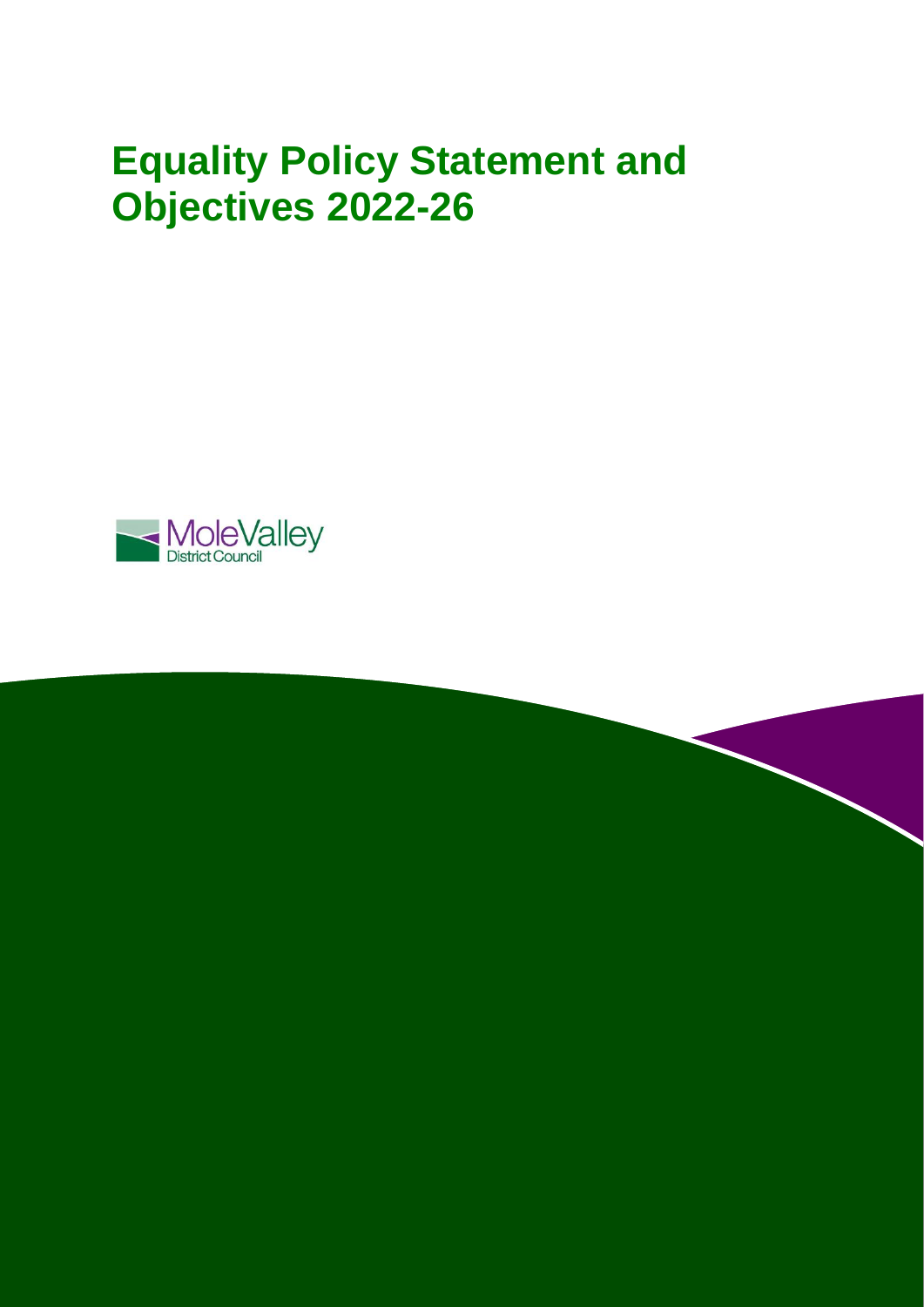**Document history:**

|                              | Date: November 2021<br>Key Changes Made: New Policy Statement and Objectives<br>о<br>Approved by: Cabinet<br>α |
|------------------------------|----------------------------------------------------------------------------------------------------------------|
| <b>Responsible Officer:</b>  | Senior Project and Performance Officer, Corporate Governance<br>& Strategy                                     |
| <b>Approval of changes:</b>  | Minor Changes - SLT Lead<br>Major Changes - Cabinet<br>Full Policy Review - Cabinet                            |
| <b>Policy adoption date:</b> | November 2021                                                                                                  |
| Last updated:                | November 2021                                                                                                  |
| Next update due:             | November 2026                                                                                                  |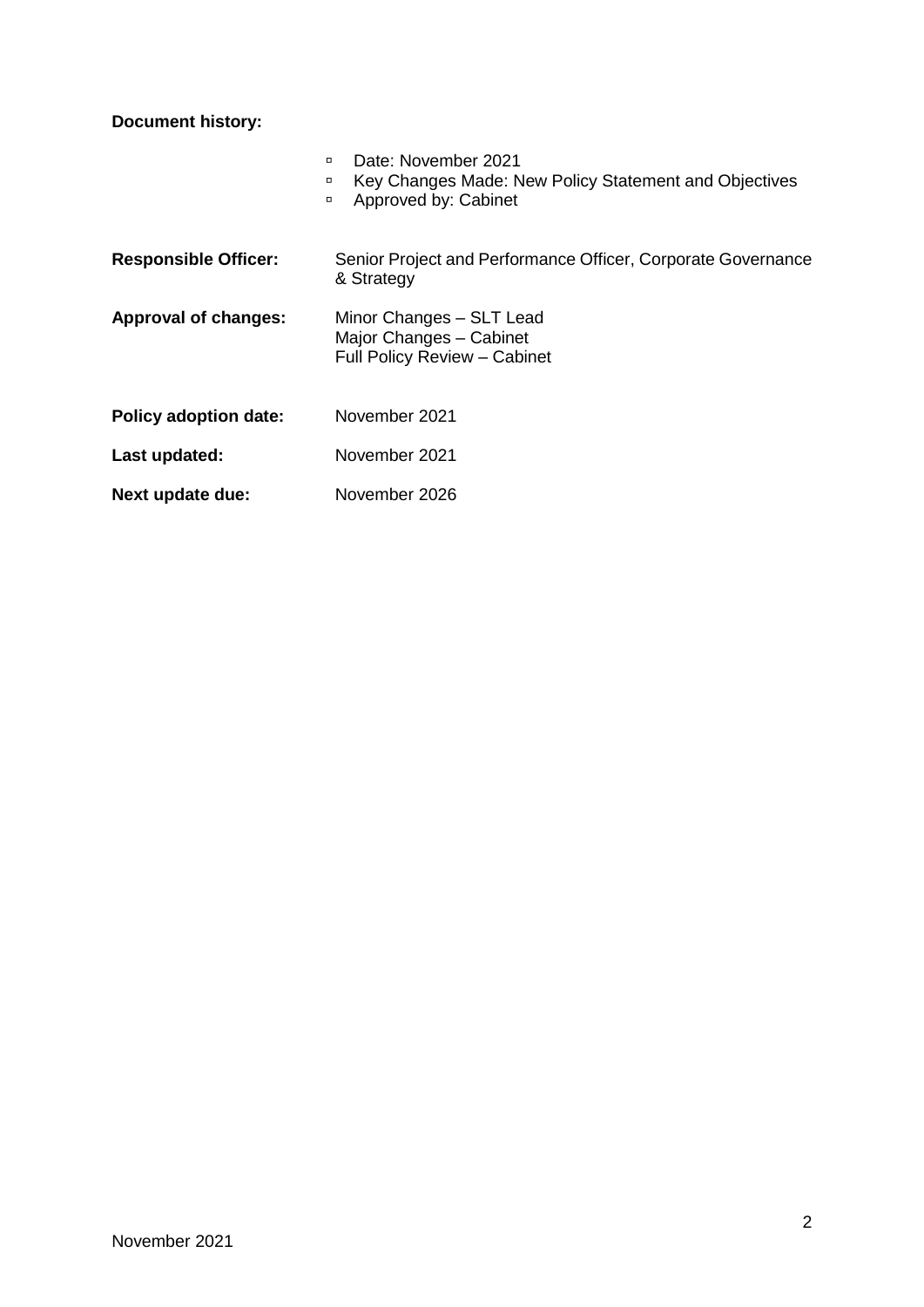# **Contents**

| 1. EQUALITY POLICY STATEMENT AND OBJECTIVES 2022-26  4 |  |
|--------------------------------------------------------|--|
|                                                        |  |
|                                                        |  |
|                                                        |  |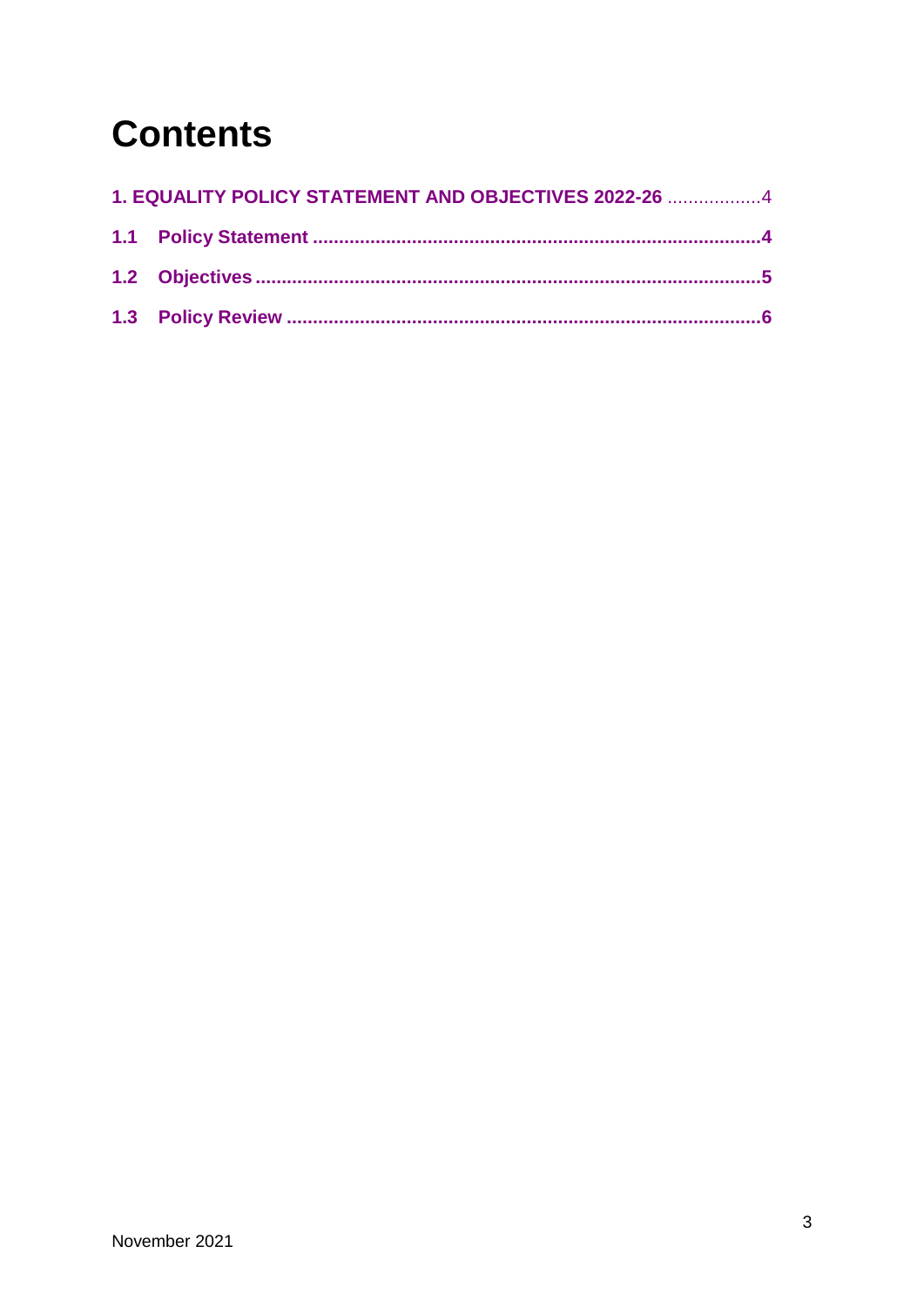## <span id="page-3-0"></span>**1. Equality Policy Statement and Objectives 2022-26**

## <span id="page-3-1"></span>**1.1 Policy Statement**

Mole Valley District Council (MVDC) celebrates diversity and promotes inclusion for all. The Council aims to be fair and accessible when delivering, designing and evaluating services, buying services from others, developing policies, and considering the needs of Council employees.

MVDC, and any organisations that have been contracted to carry out public functions on MVDC's behalf, must have 'due regard' to the three aims of the Public Sector Equality Duty, as set out in the Equality Act 2010:

- Eliminate unlawful discrimination, harassment and victimisation and other conduct prohibited by the Act.
- Advance equality of opportunity between people who share a protected characteristic and those who do not, including:
	- o Removing or minimising disadvantages suffered by people due to their protected characteristics.
	- o Taking steps to meet the needs of people with certain protected characteristics where these are different from the needs of other people.
	- $\circ$  Encouraging people with certain protected characteristics to participate in public life or in other activities where their participation is disproportionately low.

The protected characteristics are age, disability, gender reassignment, pregnancy and maternity, race and ethnicity, religion and belief, sex, sexual orientation, and marriage and civil partnership.

 Foster good relations between people who share a protected characteristic and those who do not.

MVDC conducts and publishes Equality Impact Assessments to demonstrate that it, as an employer and as a service provider, has considered the three aims of the equality duty as part of its decision making processes. These impact assessments are undertaken when policies and services are being introduced or reviewed. They are published online with the relevant committee reports and on the [Equality and Diversity](https://www.molevalley.gov.uk/home/council/about-mvdc/equality-and-diversity) page of the Council website. As well as considering the impact on people with protected characteristics, these impact assessments also consider wider factors such as the impact on carers, rural/urban access issues and HR issues.

MVDC's commitment to equality is enhanced by the Customer Promise:

We will **listen** to you and help you to find a solution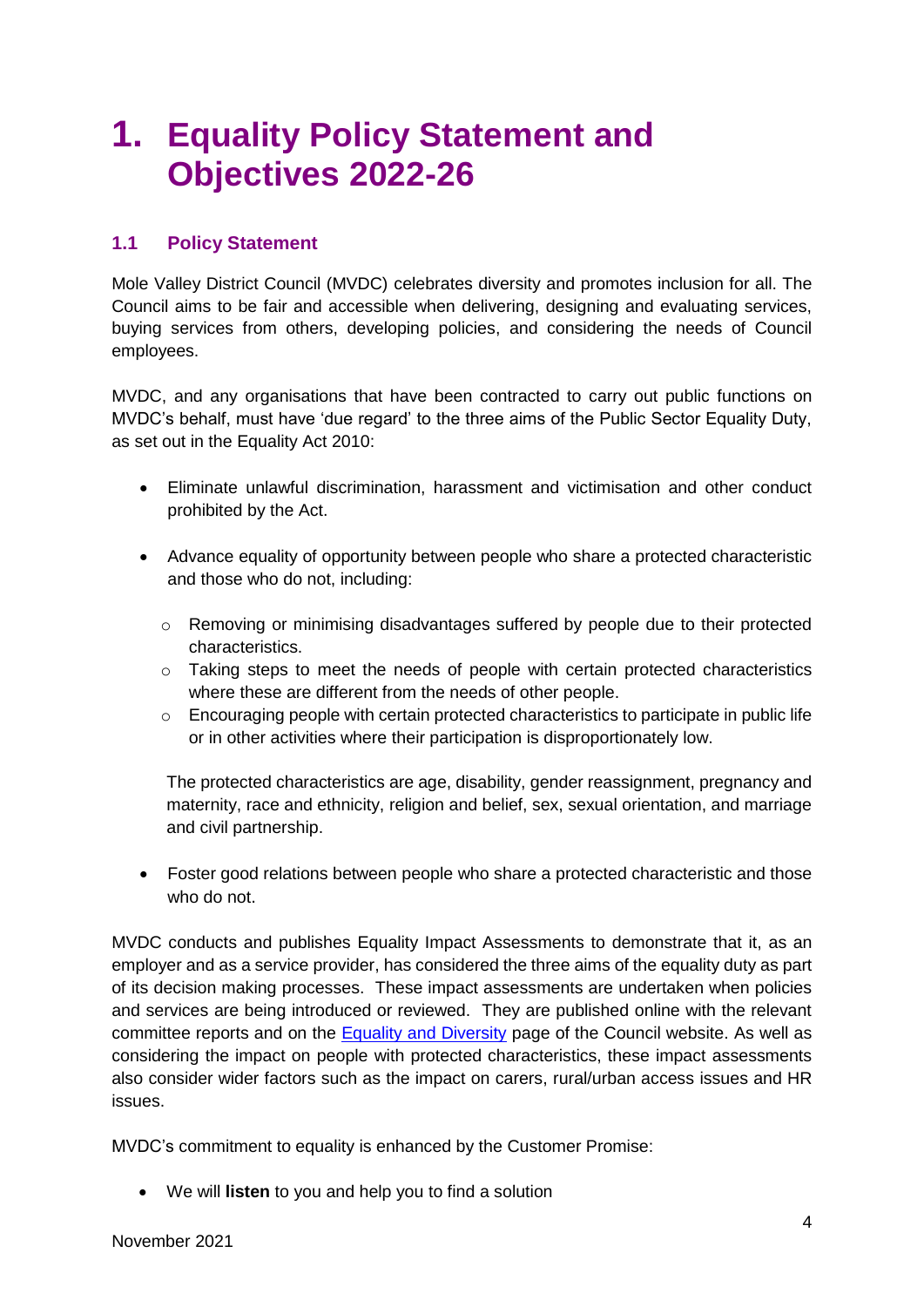- You can **trust** us to be honest and open with you, and to be professional at all times
- We will be sensitive to your enquiry and will treat it with **care**. We will explain our decisions and be clear about how we can help
- We will treat you with **respect** and ask you to do the same
- We will take the **lead** on making improvements to our services based on your feedback

MVDC's commitment to equality directly delivers against the [Council Strategy 2019-2024.](https://www.molevalley.gov.uk/home/council/about-mvdc/council-strategy) In particular the priority 'Community Wellbeing: Active communities and support for those who need it' and two of the guiding principles, 'Putting People First' and 'Openness and Accessibility'.

## <span id="page-4-0"></span>**1.2 Objectives**

Every four years MVDC publishes one or more equality objectives to deliver in relation to the Public Sector Equality Duty. In preparation for writing this statement MVDC undertook a review of its equality arrangements based on the Equality Framework for Local Government (Local Government Association, 2020). MVDC used the findings of the review as the basis for developing the two objectives in this statement and these objectives will focus on external facing arrangements to ensure services reflect the needs of Mole Valley residents and communities. These are considered to be the building blocks for equality arrangements at MVDC.

Extensive work has been done in recent years relating to the workforce at MVDC as part of the Organisational Development Strategy, with a particular focus on Health and Wellbeing, and this work continues. This has therefore not been chosen as an area of additional focus for 2022-26.

Two equality objectives have been set for 2022-26 and these are set out below.

Leadership of MVDC Members in relation to equalities work will be key in making progress in these areas over the next four years. Greater involvement and input will be sought from Members and this work will be championed by the Cabinet portfolio holder with responsibility for equalities. The Cabinet will also be appointing a Member champion specifically for (a) ethnic minority groups and (b) people with disabilities. There will be scope to consider Member champions for other protected characteristics.

### **Objective 1: Improving use of data and local intelligence in decision making**

### **Why is this important?**

MVDC needs to ensure its services reflect the needs of Mole Valley residents. Data and local intelligence can help improve knowledge and understanding of what those needs are. By making this information available, those making decisions about services and business planning can be better informed about the needs of residents.

#### **Success will look like:**